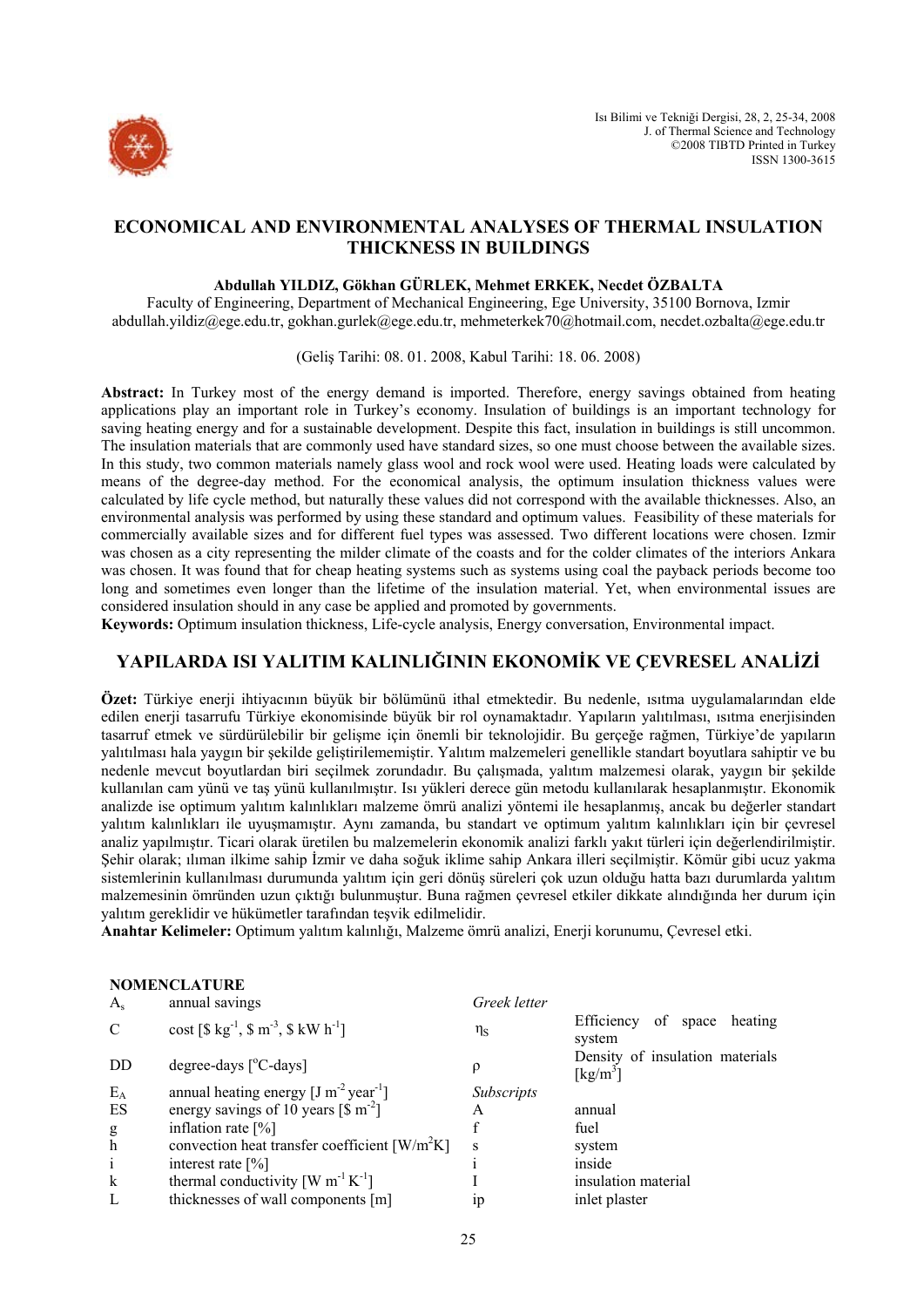| <b>LCCA</b> | life-cycle cost analysis                                                                                                                                                            | $\Omega$     | outside                                              |  |
|-------------|-------------------------------------------------------------------------------------------------------------------------------------------------------------------------------------|--------------|------------------------------------------------------|--|
| <b>LHV</b>  | lower heating value of the fuel $[J/kg, J/m^3,$<br>$J/kW$ h]                                                                                                                        | op           | outlet plaster                                       |  |
| $m_{fA}$    | annual fuel consumption [kg m <sup>-2</sup> year <sup>-1</sup> , m <sup>3</sup> m <sup>-</sup><br>$\mu$ <sup>2</sup> year <sup>-1</sup> , kW h m <sup>-2</sup> year <sup>-1</sup> ] | opt          | optimum                                              |  |
| PP.         | payback period [years]                                                                                                                                                              | t            | total                                                |  |
| <b>PW</b>   | present worth factor                                                                                                                                                                | $t_{ins}$    | total heating costs of<br>the<br>insulated building  |  |
| q           | heat loss [MJ $m^{-2}$ year <sup>-1</sup> ]                                                                                                                                         | $t_{o}$      | total heating costs of the non<br>insulated building |  |
| $\mathbf r$ | interest rate adjusted for inflation                                                                                                                                                | $t_{w}$      | total wall excluding insulation<br>material          |  |
| R           | thermal resistance $[m^2 K W^{-1}]$                                                                                                                                                 | W            | wall material                                        |  |
| $T_{b}$     | base temperature $[^{\circ}C]$                                                                                                                                                      | $\mathbf{x}$ | insulation thickness [m]                             |  |
| $T_0$       | mean daily temperature $[°C]$                                                                                                                                                       | Superscripts |                                                      |  |
| U           | overall heat transfer coefficient [W $m^{-2} K^{-1}$ ]                                                                                                                              | $\ast$       | insulation<br>standart<br>sizes<br>material          |  |
| ins         | insulation                                                                                                                                                                          |              |                                                      |  |

### **INTRODUCTION**

Energy is considered a prime agent in the generation of wealth and a significant factor in economic development. The importance of energy in economic development is recognized universally, and historical data verify that there is a strong relationship between the availability of energy and economic activity. Although in the early seventies, after the oil crises, the concern was on the cost of energy, during the past two decades, the risk and reality of environmental degradation have become more apparent. The growing evidence of environmental problems is due to a combination of several factors, since the environmental impact of human activities has grown dramatically. This is due to the increase of the world population, energy consumption and industrial activities (Ocak et al., 2004). Excessive use of fossil fuels causes air pollution and is accepted as the main cause of global warming.

A few years ago, most environmental analysis and legal control instruments concentrated on conventional pollutants, such as sulphur dioxide  $(SO<sub>2</sub>)$ , nitrogen oxides  $(NO_x)$ , particulates and carbon monoxide  $(CO)$ . Recently however, environmental concern has extended to the control of hazardous air pollutants, which are usually toxic chemical substances that are harmful even in small doses, as well as to other globally significant pollutants such as carbon dioxide  $(CO<sub>2</sub>)$  (Dincer, 1998).

Achieving solutions to the environmental problems that humanity faces today requires long term potential actions for sustainable development. In this respect, energy resources appear to be one of the most efficient and effective solutions (Ocak et al., 2004).

It can be seen from Table 1. that about 30 % of the energy consumption is accounted for by buildings. Energy consumption in buildings comprises various applications such as heating, lighting, water heating etc. Heating accounts for approximately 40% of energy consumption in buildings (Bolattürk, 2006; Ozkahraman

| ysis                                                                                               | $\Omega$                    | outside                                              |
|----------------------------------------------------------------------------------------------------|-----------------------------|------------------------------------------------------|
| ie of the fuel $[J/kg, J/m^3]$ ,                                                                   | op                          | outlet plaster                                       |
| ption [kg m <sup>-2</sup> year <sup>-1</sup> , m <sup>3</sup> m <sup>-</sup><br>ar <sup>-1</sup> ] | opt                         | optimum                                              |
| ars]                                                                                               | t                           | total                                                |
| r                                                                                                  | $t_{ins}$                   | heating costs of the<br>total<br>insulated building  |
| ear <sup>-1</sup> 1                                                                                | $t_{o}$                     | total heating costs of the non<br>insulated building |
| d for inflation:                                                                                   | $\mathfrak{t}_{\mathrm{w}}$ | total wall excluding insulation<br>material          |
| $[m^2 K W^{-1}]$                                                                                   | W                           | wall material                                        |
| C]                                                                                                 | X                           | insulation thickness [m]                             |
| $\textrm{ature}$ [°C]                                                                              | <i>Superscripts</i>         |                                                      |
| r coefficient $[W \, m^{-2} K^{-1}]$                                                               | $\ast$                      | standart<br>insulation<br>sizes<br>material          |

and Bolatturk, 2006). An important method of reducing energy consumptions and environmental pollution of buildings is applying insulation.

**Table1.** Distribution of energy consumption in various sectors versus the years, in % (Bolattürk, 2006).

| Year | Industry | <b>Buildings</b> | Transportation | Agriculture | Other |
|------|----------|------------------|----------------|-------------|-------|
| 1995 | 35.80    | 34.41            | 21.32          | 5.49        | 2.98  |
| 1999 | 38.96    | 33.75            | 19.82          | 5.11        | 2.36  |
| 2003 | 42.24    | 31.44            | 19.22          | 5.08        | 2.02  |
| 2007 | 45.47    | 29.25            | 18.55          | 4.99        | 1.74  |

The annual heating and cooling requirements of buildings in different regions can be obtained by means of the heating degree-days concept which is the well known and simplest method. Despite its simplicity, accurate results can be obtained with the degree-day method for most houses and single-zone buildings. This method becomes too crude and unreliable for buildings that experience large hourly and daily fluctuations, such as crowded office buildings. A dynamic method that considers solar radiation, infiltration, the thermal inertia of the building, and the variation of heat transfer coefficient and equipment efficiency needs to be used in such cases (Bolattürk, 2006; Çengel, 1998; Buyukalaca et al., 2001). The accuracy of degree-day method may be improved by using different base temperatures in different climate zones. However, for simplicity and ease of comparison, only one base temperature was used in this study to determine the optimum insulation thickness of external walls for selected cities.

In literature, there are many studies on different aspects of building insulation. Hasan (1999) used life-cycle cost analysis to determine optimum insulation thicknesses. The results showed that 10 year lifetime savings up to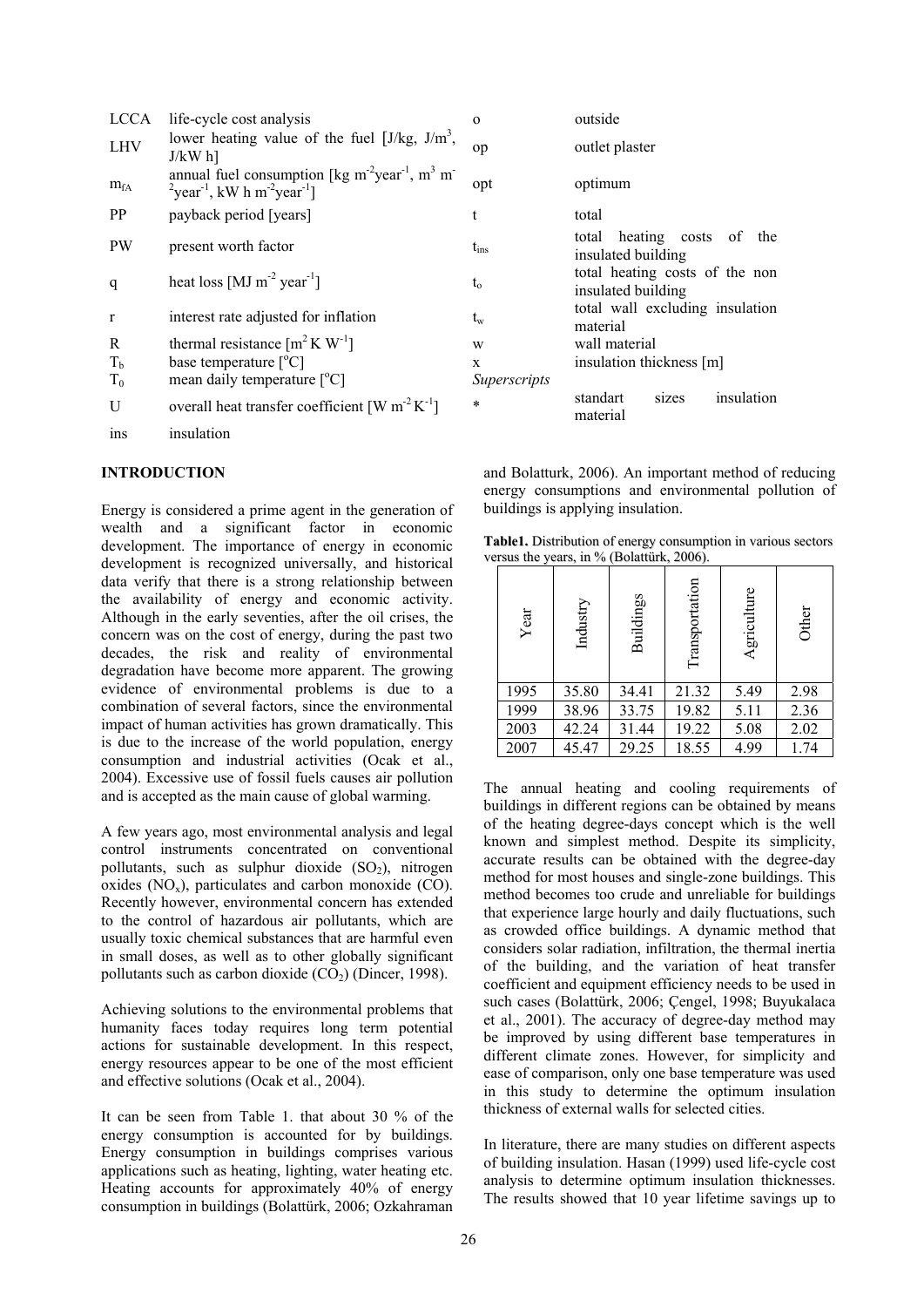$21 \text{ S/m}^2$  of wall area are possible for rock wool and polystyrene insulation. He determined payback periods of 1–1.7 years for rock wool and 1.3–2.3 years for polystyrene insulation depending on the type of wall structure. Mohsen and Akash (2001) investigated the energy saving measures in building insulations for different materials, such as polystyrene, rock wool, and air gap. They found that energy savings up to 77% could be achieved when polystyrene is used for both wall and roof insulation. Çomaklı and Yüksel (2003) calculated the optimum insulation thicknesses for the coldest cities of Turkey considering only coal as the fuel. They found that the saving in the cold cities may be as much as 12.13 \$/m2 of wall area over a lifetime of 10 years. Also, they investigated the environmental impact of thermal insulation thickness in buildings. They determined that  $CO<sub>2</sub>$  emission amounts decreased 50% by means of optimum insulation thickness use and other energy saving methods in buildings (Çomaklı and Yüksel, 2004). Jaber (2002) concluded that space heating load could be reduced by about 50% by adding economic viable insulation material to ceilings and walls. Al-Sallal (2003) compared polystyrene and fiberglass roof insulations in warm and cold climates and found that the payback period in cold climates is shorter than that in warm climates. Al-Khawaja (2004) investigated determination and selecting the optimum thickness of insulation for buildings in hot countries by accounting for solar radiation. He found that wallmate insulation show the best performance for houses in Qatar. Dombaycı et al. (2006) investigated optimization of insulation thickness for external walls using different energy-sources. They obtained optimum by using coal as the energy source and expanded polystyrene as the insulation material. When the optimum insulationthickness is used, the life cycle saving and payback period are  $14.09 \text{ S/m}^2$  and  $1.43 \text{ years}$ , respectively. Ozkahraman and Bolatturk (2006) investigated the use of tuff stone cladding in buildings for energy conservation. It was shown that considerable energy savings can be achieved by using tuff stone for facing buildings in cold climate zones such as Isparta region. The cost of installing tuff stone panels for facing buildings will be paid back in four years by savings in heat energy. Dombaycı (2007) investigated the environmental impact of optimum insulation thickness. In the calculations, coal was used as the fuel source and the expanded polystyrene as the insulation material. He found that when the optimum insulation thickness is used, the emissions of  $CO<sub>2</sub>$  and  $SO<sub>2</sub>$  are decreased by 41.53%. Sisman et al. (2007) investigated optimum insulation thicknesses of the external walls and ceiling on buildings for different regions of Turkey. Also, they found correlations of optimum insulation thicknesses in terms of degree days.

In buildings heat is lost by 40% of external wall, 30% window, 17% door and ventilation, 7% of roof and 6% floor. The insulation materials that are commonly used have standard sizes, so one must choose between the available sizes. In this study, two common materials namely glass wool and rock wool were used. The

optimum insulation thickness values were calculated, but naturally these values did not correspond with the available thicknesses. An environmental impact analysis was performed by using these standard and optimum values. Feasibility of these materials for commercially available sizes and for five different energy sources (coal, fuel oil, electricity, natural gas and LPG) was assessed. Environmental impact of electricity was not evaluated. Although heating with electricity seems to be a method with no emissions, one must keep in mind that electricity production has an important impact on environment during its production. But this impact was not analyzed in this study. Two different locations were chosen. Izmir was chosen as a city representing the milder climate of the coasts and for the colder climates of the interiors Ankara was chosen. All the unit prices**,**  lower heating values and efficiencies of heating systems that were used in the analysis are given in Table 2. According to these analyses an optimum available product was determined.

**Table 2.** Properties of fuels and heating systems (www.tki.gov.tr;http://www.dosider.org; www.poas.com.tr; www.tupras.com.tr;www.tedas.gov.tr).

| Fuel           | Price                          | LHV                                 | $\eta_{\rm S}$<br>$\frac{6}{6}$ |
|----------------|--------------------------------|-------------------------------------|---------------------------------|
| Coal<br>(Soma) | $0,128$ \$/kg                  | $23,023 \times 10^6$<br>J/kg        | 70                              |
| Natural gas    | $0,331$ \$/m <sup>3</sup>      | 34,534 x $10^6$<br>J/m <sup>3</sup> | 90                              |
| Fuel-oil       | 0,9595 \$/kg                   | $40,604 \times 10^6$<br>J/kg        | 82                              |
| LPG            | $1 \frac{\text{S}}{\text{kg}}$ | $46,046 \times 10^6$<br>J/kg        | 90                              |
| Electricity    | 0,135 \$/kW h                  | 3,599 x $10^6$<br>J/kWh             | 99                              |

#### **BUILDING MATERIALS AND STRUCTURE OF EXTERNAL WALLS**

Generally, sandwich type walls are used in insulation applications. In this study, the calculations were carried out for a sample wall as given in Figure 1.



**Figure 1**.Cross-sectional view of the external walls.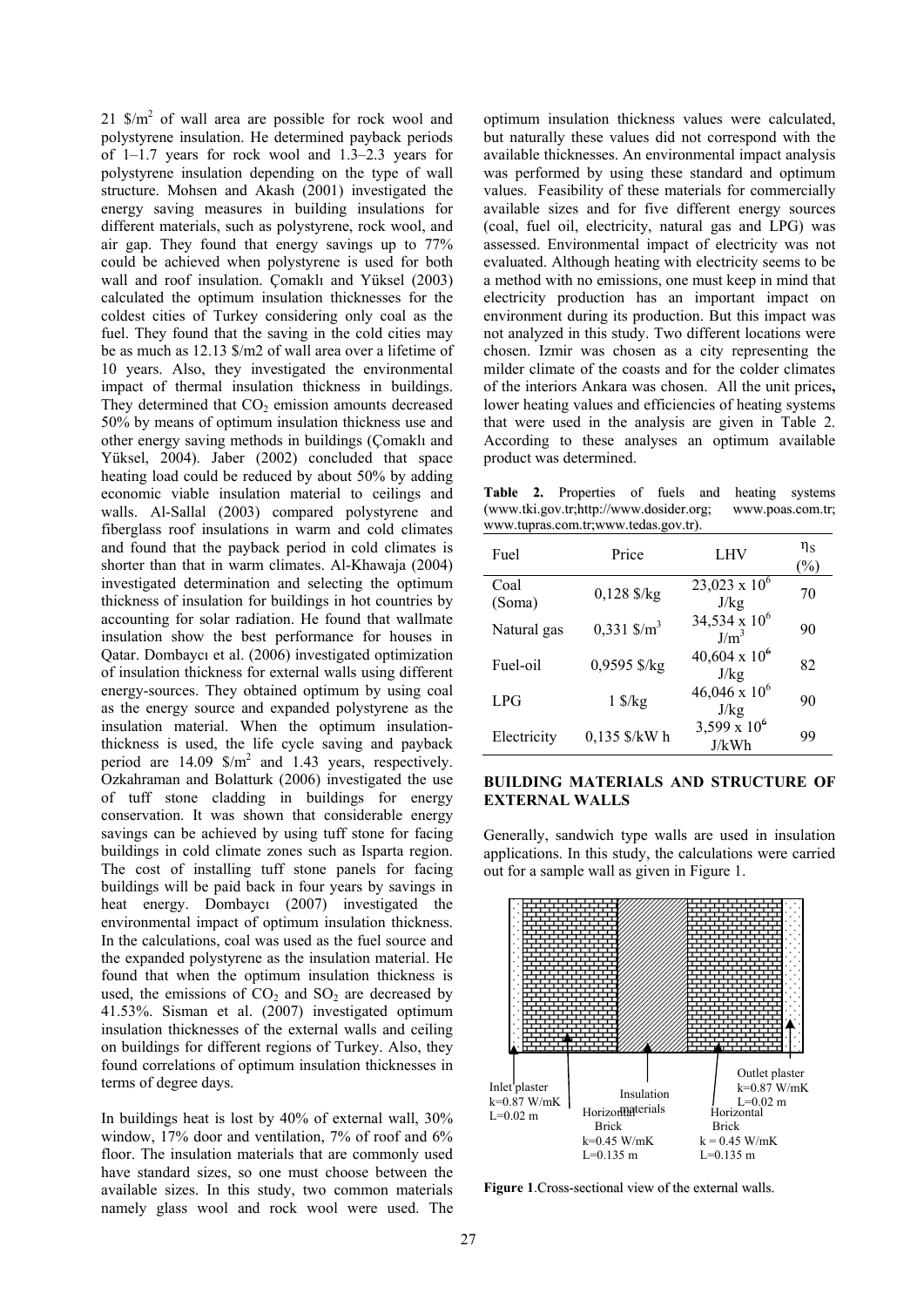This sample wall comprises two layers of horizontal bricks, in between which the insulation material is placed. Both the indoor and outdoor faces of this wall are covered with a layer of plaster.

#### **HEATING LOAD**

Heat losses from a building at steady-state are computed as losses through walls and ceilings, plus ventilation and air infiltration.

Air ventilation and infiltration are not affected by wall insulation, while heat losses through walls decrease with increasing resistance or decreasing conductance. Hence, only wall losses will be considered in the insulation thickness optimization analysis that will follow.

The heat loss per unit area of external wall is

$$
q = U(T_b - T_o) \tag{1}
$$

where  $U$  is the heat-transfer coefficient.  $T_b$  is base temperature and  $T_0$  is mean daily temperature and are given in Table 3 for Izmir and Ankara.

Table 3. Degree days for a base temperature of 20 °C and mean daily temperatures for Ankara and Izmir (Buyukalaca et al., 2001; TS 825, 1999).

| City   | Degree days<br>$(^{\circ}C$ days) | Mean daily temperature |
|--------|-----------------------------------|------------------------|
| Izmir  | 1583                              |                        |
| Ankara | 3214                              | $-12$                  |

The annual heat loss per unit area in respect of degreedays can be obtained from

$$
q_A = 86400 \, DDU \tag{2}
$$

where *DD* is the degree-days. The annual energy requirement can be calculated by dividing the annual heat loss to the efficiency of the heating system  $\eta_s$ ,

$$
E_A = \frac{86400 \, DD \, U}{\eta_s} \tag{3}
$$

The wall conductance *U* for a typical wall that includes a layer of insulation is given by

$$
U = \frac{1}{R_i + R_w + R_{ins} + R_o}
$$
 (4)

where  $R_i$  and  $R_0$  are the inside and outside air film thermal resistances, respectively.  $R_w$  is total thermal resistance of the composite sandwich wall materials without the insulation, and *Rins* is the thermal resistance of the insulation layer, which are respectively

$$
R_w = \frac{1}{h_i} + \frac{L_{ip}}{k_{ip}} + \frac{L_{hb}}{k_{hb}} + \frac{L_{hb}}{k_{hb}} + \frac{L_{op}}{k_{op}} + \frac{1}{h_o}
$$
(5)

$$
R_{ins} = \frac{x}{k} \tag{6}
$$

where *x* and *k* are the thickness and thermal conductivity of the insulation material, respectively. If  $R_{tw}$  is the total wall resistance excluding the insulation layer resistance, Eq. (4) can be written as

$$
U = \frac{1}{R_{\text{tw}} + R_{\text{ins}}}
$$
\n<sup>(7)</sup>

$$
R_{tw} = R_w + \frac{x_{ins}}{k_{ins}}\tag{8}
$$

As a result, the annual heating load is then given by

$$
E_A = \frac{86400 \, DD \, U}{\left(R_{tw} + \frac{x}{k}\right) \eta_s} \tag{9}
$$

and the annual fuel consumption is

$$
m_{fA} = \frac{86400 \, DD}{\left(R_{tw} + \frac{x}{k}\right) LHV \, \eta_s} \tag{10}
$$

where *LHV* is lower heating value of the fuel given usually in  $J/kg$ ,  $J/m<sup>3</sup>$  or  $J/kW$  h depending on the fuel type.

## **LIFE-CYCLE ANALYSIS AND OPTIMIZATION OF INSULATION THICKNESS**

The life-cycle cost analysis (LCCA) involves the analysis of the costs of a system or a component over its entire lifetime. Life-cycle cost analysis used in this study computes the total cost of heating over the lifetime of the insulation material which was taken as 10 years. The total heating cost over a lifetime of *N* years is converted to present value by multiplying it by the present worth factor, *PW*. The *PW* value, which includes the interest rate *i* and the inflation rate *g* is adjusted for inflation (Bolatturk, 2006). *i* and *g* are taken as 16%, 8.7%, respectively (www.tcmb.gov.tr).

The interest rate adapted for inflation rate r is given by:

if  $i > g$  then

$$
r = \frac{1 - g}{1 + g} \tag{11}
$$

if  $i < g$  then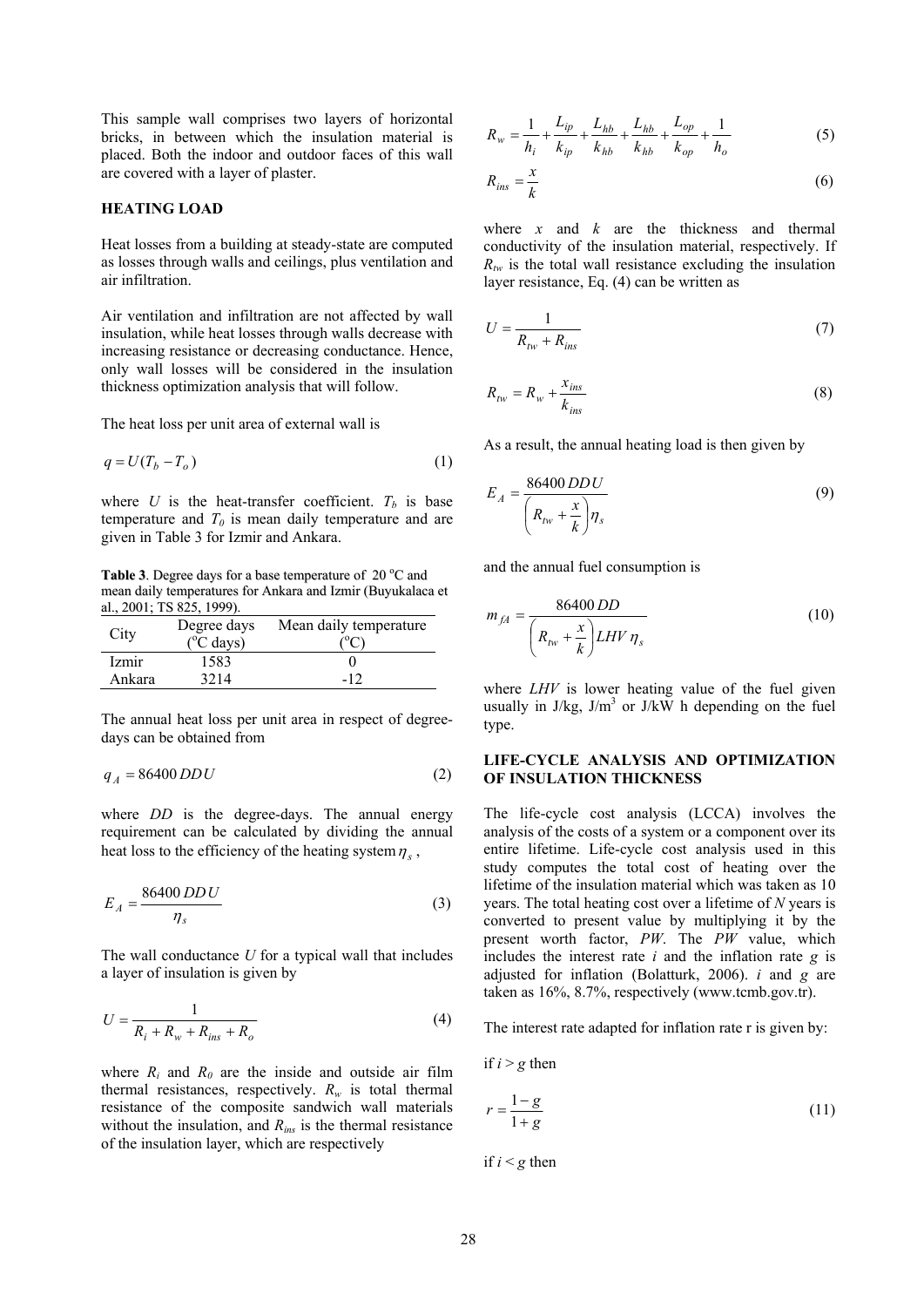$$
r = \frac{g - i}{1 + i} \tag{12}
$$

and

$$
PW = \frac{(1+r)^N - 1}{r(1+r)^N}
$$

where *N* is the lifetime, which is taken to be 10 years.

The annual energy cost of heating per unit area,  $C_A$ , can be defined as

$$
C_A = \frac{86400 \, DDC_f}{\left(R_{tw} + \frac{x}{k}\right) LHV \, \eta_s} = m_{fA} . C_f \tag{13}
$$

where,  $C_f$  is the fuel cost in  $\frac{8}{kg}$ ,  $\frac{8}{m^3}$ , or  $\frac{8}{kW}$  h depending on the fuel type.

The cost of insulation is given by

$$
C_{ins} = C_I x \tag{14}
$$

where,  $C_I$  is the cost of insulation material in  $\frac{1}{2}$  and *x* is the insulation thickness in m. Properties and cost of glass wool and rock wool insulation materials is given in Table 4.

**Table 4**. Properties and cost of insulation materials.

| Thickness (m) | Glasswool     | Rockwool | Glasswool<br>( $\rho = 12 \text{ kg/m}^3$ ) | Rockwool<br>( $\rho = 52 \text{ kg/m}^3$ ) |
|---------------|---------------|----------|---------------------------------------------|--------------------------------------------|
|               | $Cost(S/m^3)$ |          | $R(m^2K/W)$                                 |                                            |
| 0.03          | 108.1081      | 148.6486 | 0.75                                        | 0.75                                       |
| 0.04          | 104.7297      | 143.5811 | 1.0                                         | 1.0                                        |
| 0.05          | 101.3514      | 129.7297 | 1.25                                        | 1.25                                       |
| 0.06          | 96.84685      | 128.3784 | 1.50                                        | 1.50                                       |
| 0.075         | 91.89189      |          | 1.875                                       |                                            |
| 0.08          |               | 125.8446 |                                             | 2.0                                        |
| 0.1           | 88.51351      | 120.2703 | 2.5                                         | 2.5                                        |
| 0.12          |               | 113.7387 |                                             | 3.0                                        |

As a result, the total heating cost of the insulated buildings is given by

$$
C_t = C_A PW + C_I x \tag{15}
$$

The optimum insulation thickness is obtained by minimizing Eq.  $(15)$ . Hence, the derivative of  $C_t$  with respect to *x* is taken and set equal to zero from which the optimum insulation thickness  $x_{op}$  is obtained as

$$
x_{op} = 293.94 \left( \frac{DD C_f k P W}{L H V C_I \eta_s} \right)^{1/2} - k R_{hv}
$$
 (16)

From Eq. (16), it can be seen that optimum insulation thickness depends on degree-days, fuel cost, insulation material cost, *PW* value, and fuel, wall and insulation material properties.

Then, pay-back period, *PP* is calculated by solving the following equation for *PP*:

$$
\frac{C_{ins}}{A_s} = \frac{(1+r)^{PP} - 1}{r(1+r)^{PP}}
$$
\n(17)

where,  $C_{ins}/A_s$  is the simple pay-back period and this value does not take interest rate into account. *As* is the amount of the annual savings obtained by insulation.

Energy savings  $(\frac{C}{m^2})$  obtained during the lifetime of insulation material can be calculated as follows:

$$
ES = C_{to} - C_{tins} \tag{18}
$$

where,  $C_{to}$  and  $C_{tins}$  are the total heating costs of the building when insulation is not and is applied, respectively.

Energy savings can be expressed as % by the following equation:

$$
\frac{ES}{C_{to}} \times 100\tag{19}
$$

## **CALCULATION OF COMBUSTION PROCESSES**

In buildings, increasing the insulation thickness reduces heat loss. Moreover, the fuel consumption and air pollution are brought down.

Chemical combinations, mass fractions and chemical formulas of coal, fuel oil and natural gas, LPG are given in Table 5 and Table 6 respectively.

**Table 5.** Chemical combinations, mass fractions and chemical formulas of coal and fuel oil (Erbatur, and Erbatur, 1982; Elektrik İşleri Etüt İdaresi Genel Müdürlüğü, 1997).

|          | Coal                          | Fuel<br>oil                    |
|----------|-------------------------------|--------------------------------|
| $C($ %)  | 85.01                         | 87.75                          |
| $H(\% )$ | 5.19                          | 10.49                          |
| O(%)     | 8.27                          | 0.64                           |
| N(%      | 1.21                          | 0.28                           |
| S(%)     | 0.32                          | 0.84                           |
| Chemical | $C_{7.078}H_{5.149}O_{0.517}$ | $C_{7.3125}H_{10.407}O_{0.04}$ |
| formula  | $S_{0.01}N_{0.086}$           | $S_{0.026}N_{0.02}$            |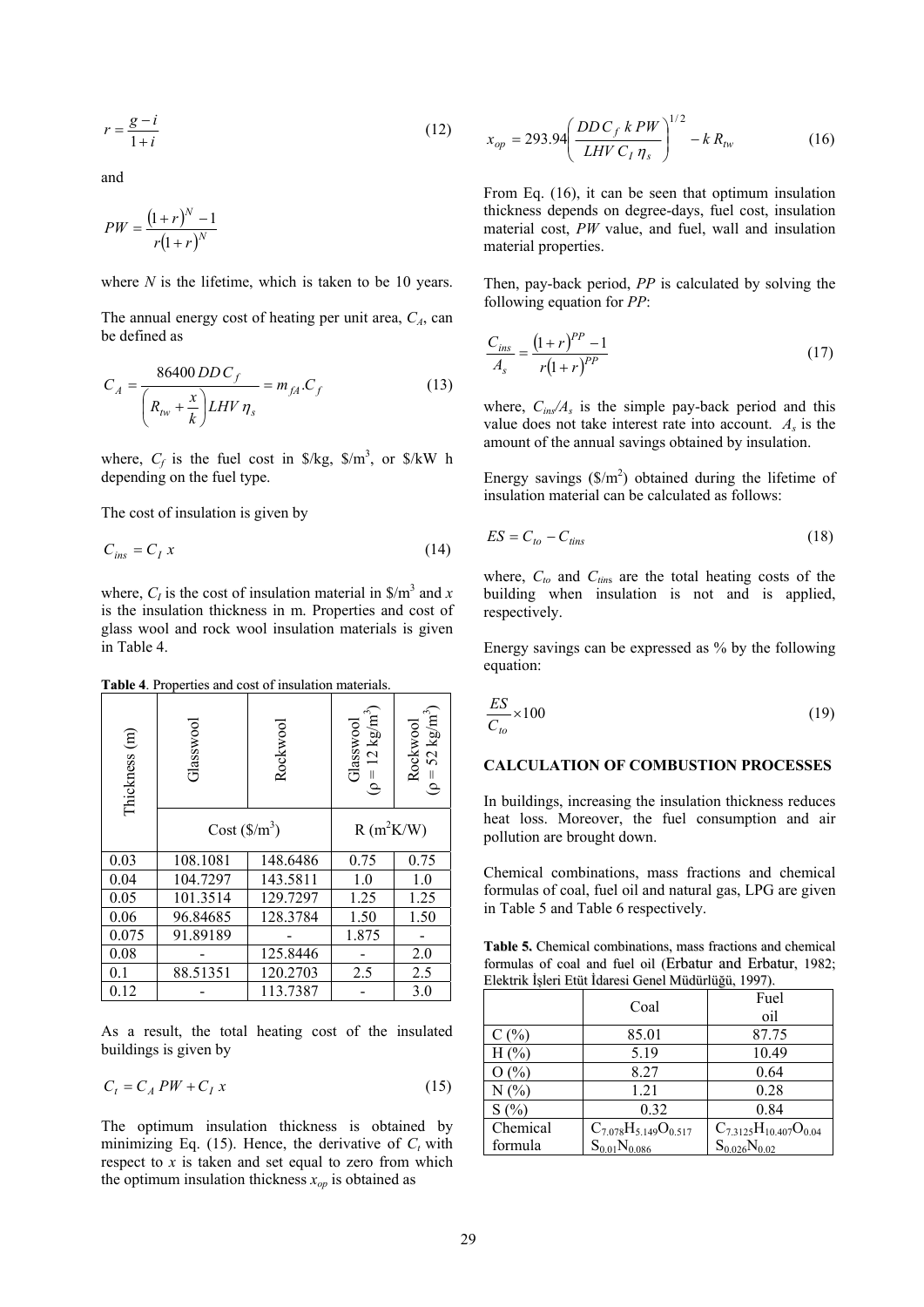|                     | Natural gas                     | LPG              |
|---------------------|---------------------------------|------------------|
| $CH_4(\%)$          | 91.22                           |                  |
| $C_2H_6(%)$         | 5.9                             |                  |
| $C_3H_8(\%)$        | 0.06                            | 30               |
| $C_4H_{10}$ (%)     | 0.02                            | 70               |
| $CO2(\%)$           | 1.7                             |                  |
| $N_2$ (%)           | 11                              |                  |
| Chemical<br>formula | $C_{1.05}H_4O_{0.034}N_{0.022}$ | $C_{3,7}H_{4,1}$ |

**Table 6.** Chemical combinations, mass fractions and chemical formulas of natural gas and LPG (Çoban, 2006; http://www.petrol.itu.edu.tr).

Now consider the following combustion equation of fuel having the general chemical formula  $C_a H_b O_d S_e N_f$ 

$$
C_aH_bO_dS_eN_f + \alpha.X.(O_2 + 3.76N_2) \rightarrow
$$
  

$$
a.CO2 + \left(\frac{b}{2}\right)H_2O + Y.O_2 + eSO_2 + ZN_2
$$
 (20)

The constants *X*, *Y* and *Z* are calculated from the oxygen balance formulas given in  $(21)$ ,  $(22)$  and  $(23)$ , respectively:

$$
X = a + \left(\frac{b}{4}\right) + e - \left(\frac{d}{2}\right)
$$
 (21)

$$
Y = \left(\alpha - 1\right)\left(a + \frac{b}{4} + e - \frac{d}{2}\right) \tag{22}
$$

$$
Z = 3.76\alpha \left( a + \frac{b}{4} + e - \frac{d}{2} \right) + \frac{f}{2}
$$
 (23)

In (20), *NOx* and *CO* emissions are neglected. The emission rate of combustion products resulting from the burning 1 kg of fuel can be calculated by (Hasan, 1999; Abdallah and Ismail, 2001)

$$
M_{CO2} = \frac{a\text{.}CO_2}{M} \equiv \text{kg CO}_2 \text{ / kg fuel}
$$
 (24)

$$
M_{SO_2} = \frac{e.SO_2}{M} \equiv kg SO_2 / kg
$$
 *fuel* (25)

The total emission of  $CO_2$  and  $SO_2$  could be calculated if the right hand side the above expressions by  $m_{fA}$ , which is total burned fuel within *DD*. The equations of emission are given in

$$
M_{CO2} = \frac{44.a}{M} m_{fA} \tag{26}
$$

$$
M_{SO2} = \frac{64.e}{M} . m_{fA} \tag{27}
$$

*M* is the weight of mol for fuel which can be calculated using

 $M = 12.a + b + 16.d + 32.e + 14.f$  kg/kmol

#### **RESULTS**

Increasing the insulation thickness of a building decreases the heat loss of a building. But, increasing insulation thickness means that you have to invest more money. Total cost of heating consists of two cost parameters; fuel and insulation costs. Insulation materials used, all have a certain lifetime. Therefore, after a certain value of insulation thickness, although the fuel cost still continues to decrease; this decrease is not enough for the compensation of the increased insulation cost. So, there is a thickness value which is an economically optimum.

The more of a product you buy, the less you pay for its unit amount. This rule applies for insulation materials as well. The thicker insulation materials have lower unit thickness costs. In this study the optimum insulation thicknesses corresponding to the unit prices of the standard insulation material sizes were calculated by equation (14). The calculations were made for two insulation materials, five fuel types and for two locations.



**Figure 2.** Optimum insulation thickness versus standard glasswool thicknesses for Izmir.



Figure 3. Optimum insulation thickness versus standard rockwool thicknesses for Izmir.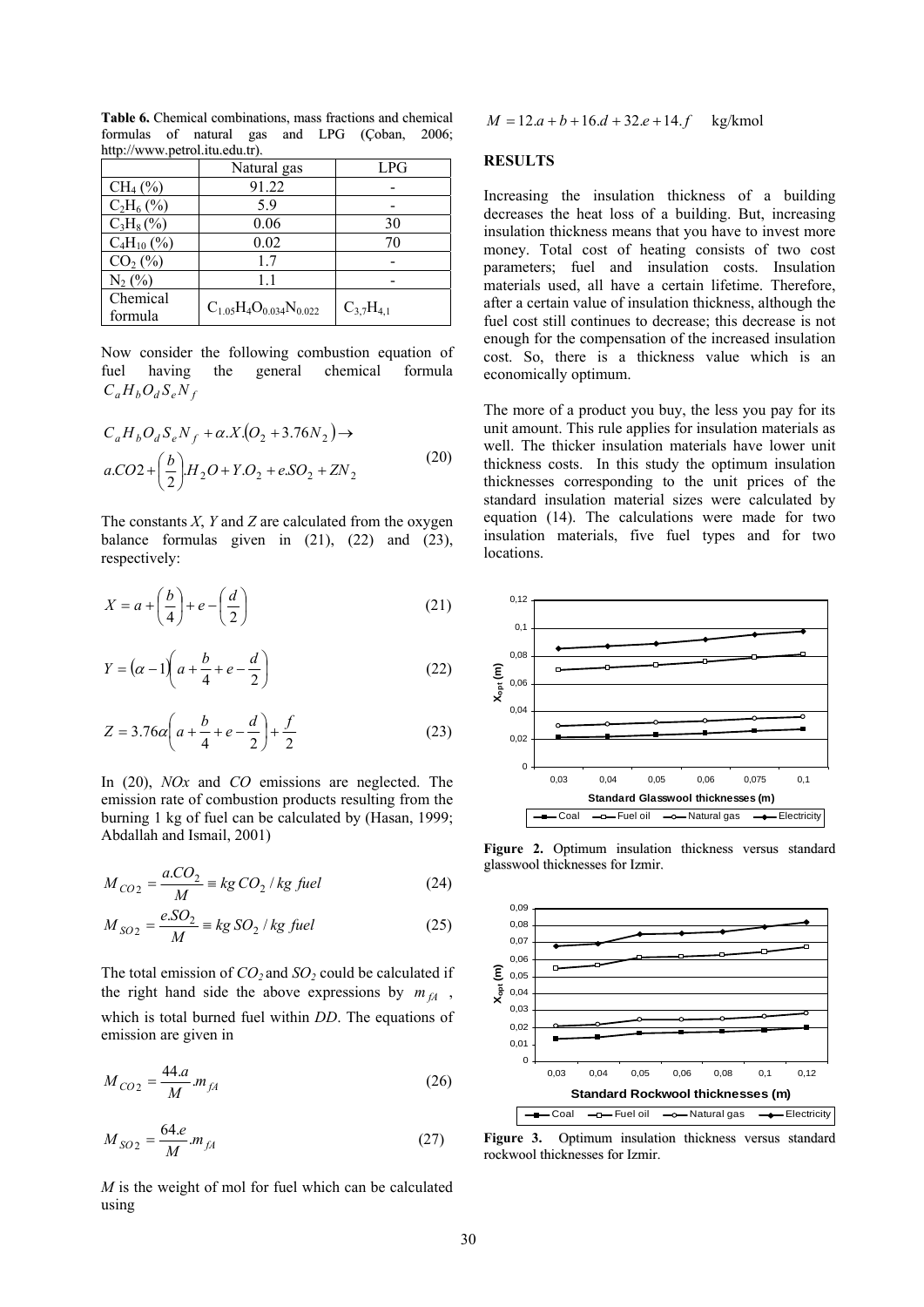

**Figure 4.** Optimum insulation thickness versus standard glasswool thicknesses for Ankara.



**Figure 5.** Optimum insulation thickness versus standard rockwool thicknesses for Ankara.



**Figure 6.** Payback periods versus glasswool standard sizes for Izmir and Ankara.

It can be seen from Figures (2-5) that the optimum insulation thicknesses change by increasing the insulation material thicknesses due to the decrease in the unit cost of the materials.

It is important to note that the standard thicknesses in the x axes of these figures actually do not represent sizes but unit prices. Therefore the optimum values found are actually the values corresponding to that unit price. Generally, the calculated optimum thickness values differ considerably from the available sizes. The energy savings (ES) obtained and payback periods for each of the available standard sizes were calculated from equations (18) and (17) respectively and were given in Figures (6-9).



**Figure 7.** Energy savings versus glasswool standard sizes for Izmir and Ankara.



**Figure 8.** Payback periods versus rockwool standard sizes for Izmir and Ankara.

The payback periods and energy saving rates are very important parameters that have to be considered when choosing the best insulation option. The size of insulation that yields the highest amount of energy saving for different fuel types were given in Table 7.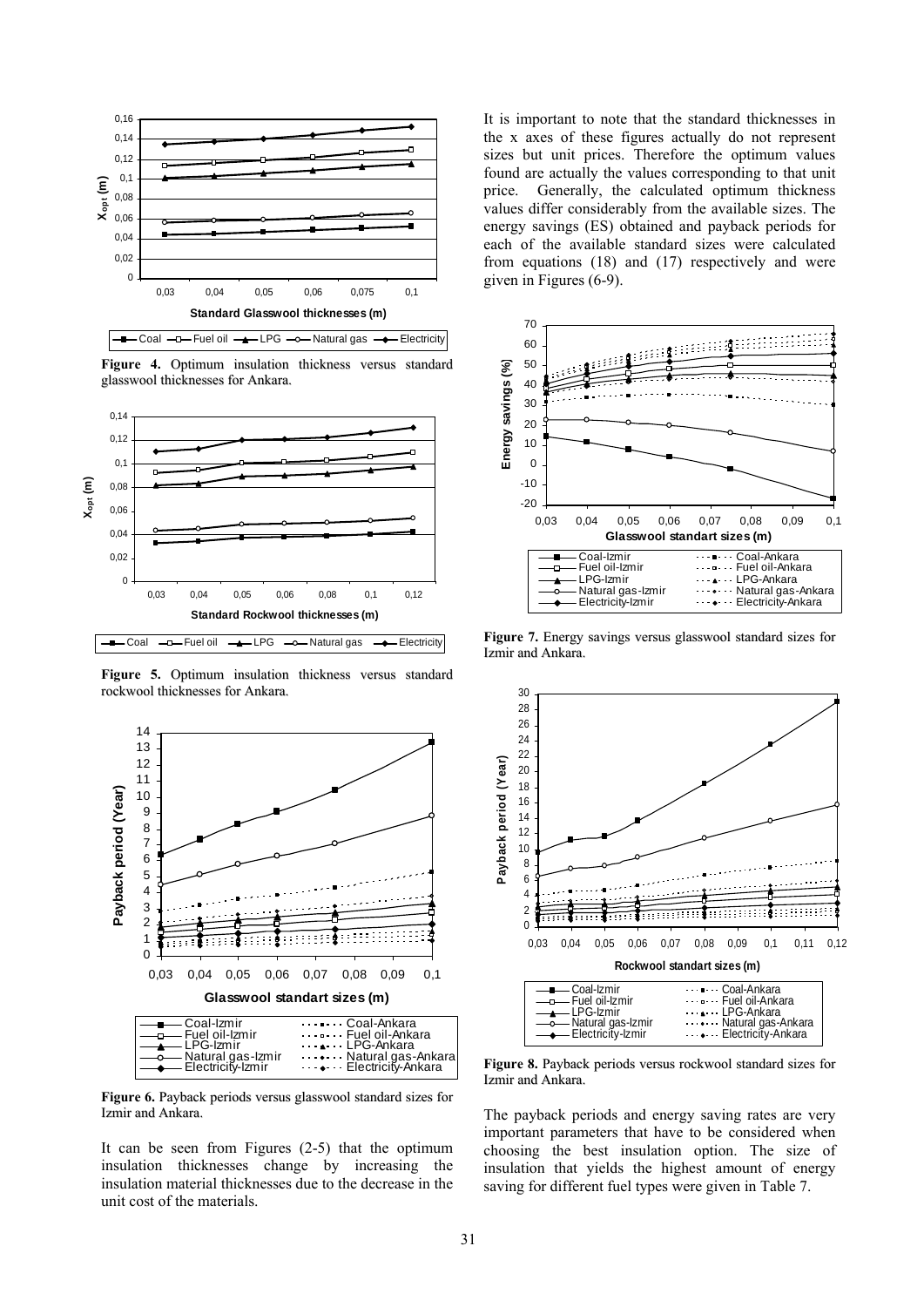

**Figure 9.** Energy savings versus rockwool standard sizes for Izmir and Ankara.

| Table 7. $x^*_{\text{opt}}$ values corresponding to standard values of |  |
|------------------------------------------------------------------------|--|
| insulation material sizes.                                             |  |

| Insulation<br>material | Fuel type   | $x^{\ast}_{\rm \; opt}(m)$<br>for Izmir | $\overline{x}_{opt}^*(m)$<br>for<br>Ankara |
|------------------------|-------------|-----------------------------------------|--------------------------------------------|
|                        | Coal        | 0.03                                    | 0.06                                       |
|                        | Fuel oil    | 0.1                                     | 0.06                                       |
| Glasswool              | LPG         | 0.075                                   | 0.1                                        |
|                        | Natural gas | 0.03                                    | 0.075                                      |
|                        | Electricity | 0.1                                     | 0.1                                        |
|                        | Coal        | Insulation<br>unnecessary               | 0.05                                       |
| Rockwool               | Fuel oil    | 0.06                                    | 0.12                                       |
|                        | LPG         | 0.05                                    | 0.1                                        |
|                        | Natural gas | 0.03                                    | 0.05                                       |
|                        | Electricity | 0.1                                     | 0.12                                       |



Figure 10. Emission of CO<sub>2</sub> versus glasswoll insulation thicknesses for Ankara.

As it is mentioned earlier nowadays exhaust gas emissions are an environmental problem. Increasing the insulation thickness of a building decreases the pollutant emission into atmosphere, but may not be economical. Therefore, insulation application to external wall of a building must be feasible both economically and environmentally.  $CO<sub>2</sub>$  emissions versus standard thicknesses of glasswool and rockwool were shown in Figures (10- 13).



**Figure 11.** Emission of  $CO<sub>2</sub>$  versus glasswoll insulation thicknesses for Izmir.



**Figure 12.** Emission of  $CO<sub>2</sub>$  versus rockwoll insulation thicknesses for Ankara.



Figure 13. Emission of CO<sub>2</sub> versus rockwoll insulation thicknesses for Izmir.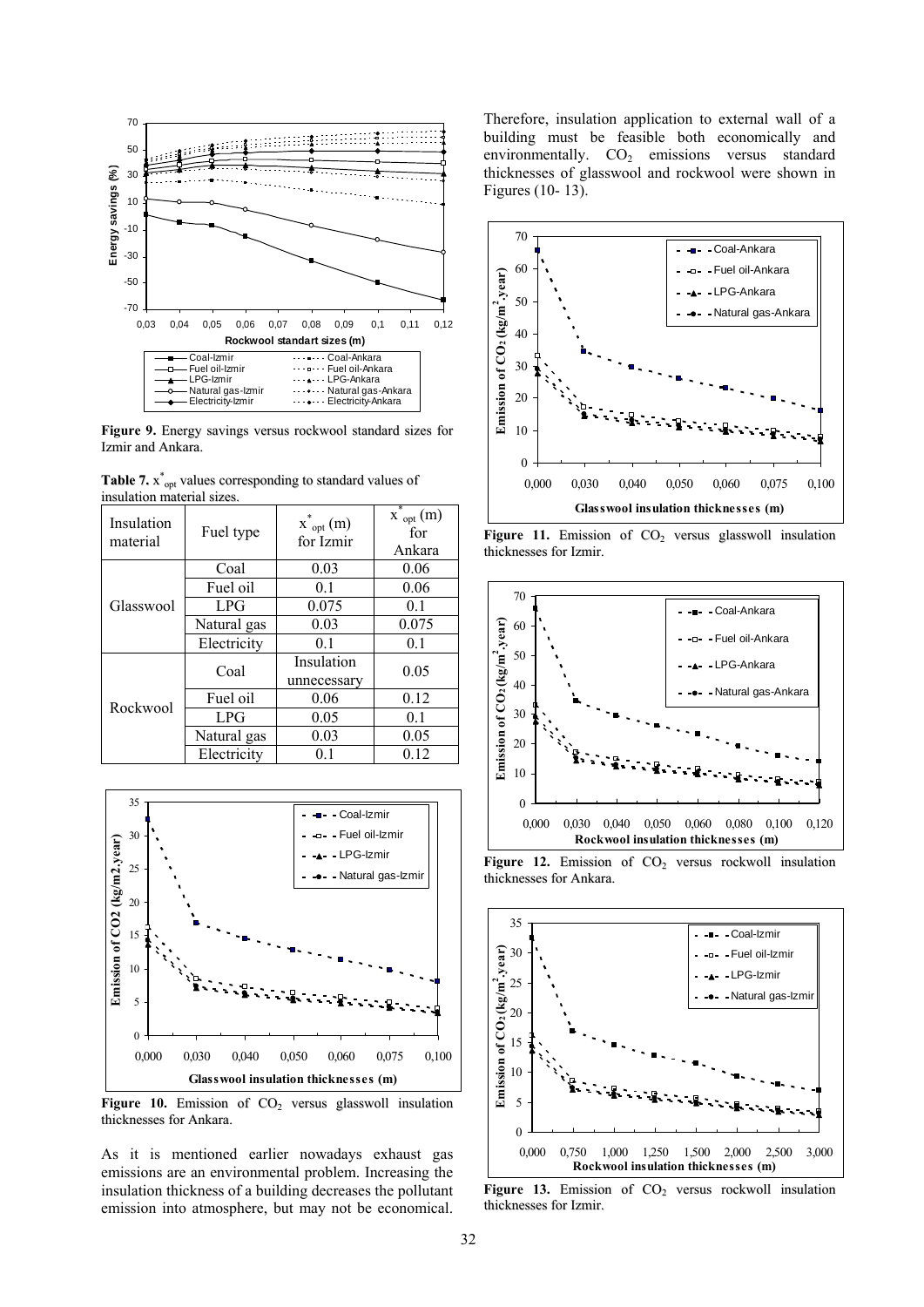Naturally, increasing the insulation thicknesses decreases  $CO<sub>2</sub>$  emissions. If we apply a 0.06 m glasswool insulation in Ankara which was found to be the optimum when coal is burned, the  $CO<sub>2</sub>$  emission decreases by approximately 35%.

### **CONCLUSIONS**

According to the results obtained, insulation becomes more necessary if you are in a colder climate and using a more expensive heating system. In Ankara for all of the heating systems the calculated energy savings in % are greater than that of Izmir's. In this study, cooling loads were neglected. Izmir has 847 cooling degree days annually for a base temperature of  $20^{\circ}$ C. It is obvious that insulation will be economically more feasible for Izmir if cooling is also taken into account. Otherwise, for cheap heating systems such as systems using coal the payback periods become too long and sometimes even longer than the lifetime of the insulation material. But this is only the economical aspect of the issue. In any case insulation means less fuel consumption therefore less emission. Considering this all the governments should promote ways of decreasing energy use including insulation. It is difficult to persuade people to apply insulation to their buildings for the sake of environment so it should be made economically feasible.

## **REFERENCES**

Abdallah M.A., Ismail L.A., Saving energy lost from steam boiler vessels, *Renewable Energy* 23 (3-4), 537– 550, 2001.

Al-Khawaja, M.J., Determination and selecting the optimum thickness of insulation for buildings in hot countries by accounting for solar radiation, *Applied Thermal Engineering* (17-18), 2601–2610, 2004.

Al-Sallal, K.A., Comparison between polystyrene and fiberglass roof insulation in warm and cold climates, *Renewable Energy* 28(4), 603–611, 2003.

Bolattürk, A., Determination of optimum insulation thickness for building walls with respect to various fuels and climate zones in Turkey, *Applied Thermal Engineering* 26(11-12), 1301–1309, 2006.

Buyukalaca, O., Bulut, H., Yılmaz, T., Analysis of variable-base heating and cooling degree-days for Turkey, *Applied Energy* 69(4), 269–283, 2001.

Çengel, Y.A., *Heat Transfer: A Practical Approach*, McGrawHill, 1998.

Çomaklı K., Yüksel, B., Optimum insulation thickness of external walls for energy saving. *Applied Thermal Engineering* 23(4), 473–479, 2003.

Çoban, M.T., 20 kW çıkışlı, doğal gaz yakıtlı, katı oksitli yakıt pili sistemi dizayn parametrelerinin oluşturulması ve sistem performanslarının hesabı, *Doğalgaz günleri*, 1-3 Haziran 2006, Pamukkale Üniversitesi, Denizli.

Çomaklı, K., Yüksel, B., Environmental impact of thermal insulation thickness in buildings, *Applied Thermal Engineering* 24(5-6), 933–940, 2004.

Dincer, I., Energy and environmental impacts: present and future perspectives, *Energy Sources* 20(4-5), 427– 53, 1998.

Dombaycı, Ö.A., Gölcü, M., Pancar, Y., Optimization of insulation thickness for external walls using different energy-sources, *Applied Energy* 83(9), 921–928, 2006.

Dombaycı, Ö.A., The environmental impact of optimum insulation thickness for external walls of buildings, *Building and Environment* 42, 3855–3859, 2007.

Erbatur, G., Erbatur, O., Batı Kardeniz Bölgesi Kömürlerinin Yapı-Koklaşma İlişkileri Üzerine Bir Araştırma, *Uluslararası Kömür Teknolojisi Semineri*, 6- 10 Eylül 1982, İTÜ.

Elektrik İşleri Etüt İdaresi Genel Müdürlüğü Ulusal Enerji Tasarruf Merkezi, *Sanayide Enerji Yönetimi Esasları*, Cilt II, 1997.

Hasan, A., Optimizing insulation thickness for buildings using life cycle cost, *Applied Energy* 63(2), 115-124, 1999.

Jaber, J.O., Prospects of energy savings in residential space heating, *Energy and Buildings* 34(4), 311–319. 2002.

Mohsen, M.S., Akash, B.A., Some prospects of energy savings in buildings, *Energy Conversion and Management* 42(11), 1307-1315, 2001.

Ocak, M., Ocak, Z., Bilgen, S., Keleş, S. and Kaygusuz, K., Energy utilization, environmental pollution and renewable energy sources in Turkey**,** *Energy Conversion and Management* 45(6), 845-864, 2004.

Ozkahraman, H.T., Bolatturk, A., The use of tuff stone cladding in buildings for energy conservation, *Construction and Building Materials* 20(7), 435–440, 2006.

Sisman, N., Kahya, E., Aras, N., Aras, H., Determination of optimum insulation thicknesses of the external walls and roof (ceiling) for Turkey's different degree-day regions, *Energy Policy* 35, 5151–5155, 2007.

TS 825 Thermal insulation rules in buildings. *Turkish Standard Institute*, The official journal, 23745, 1999.